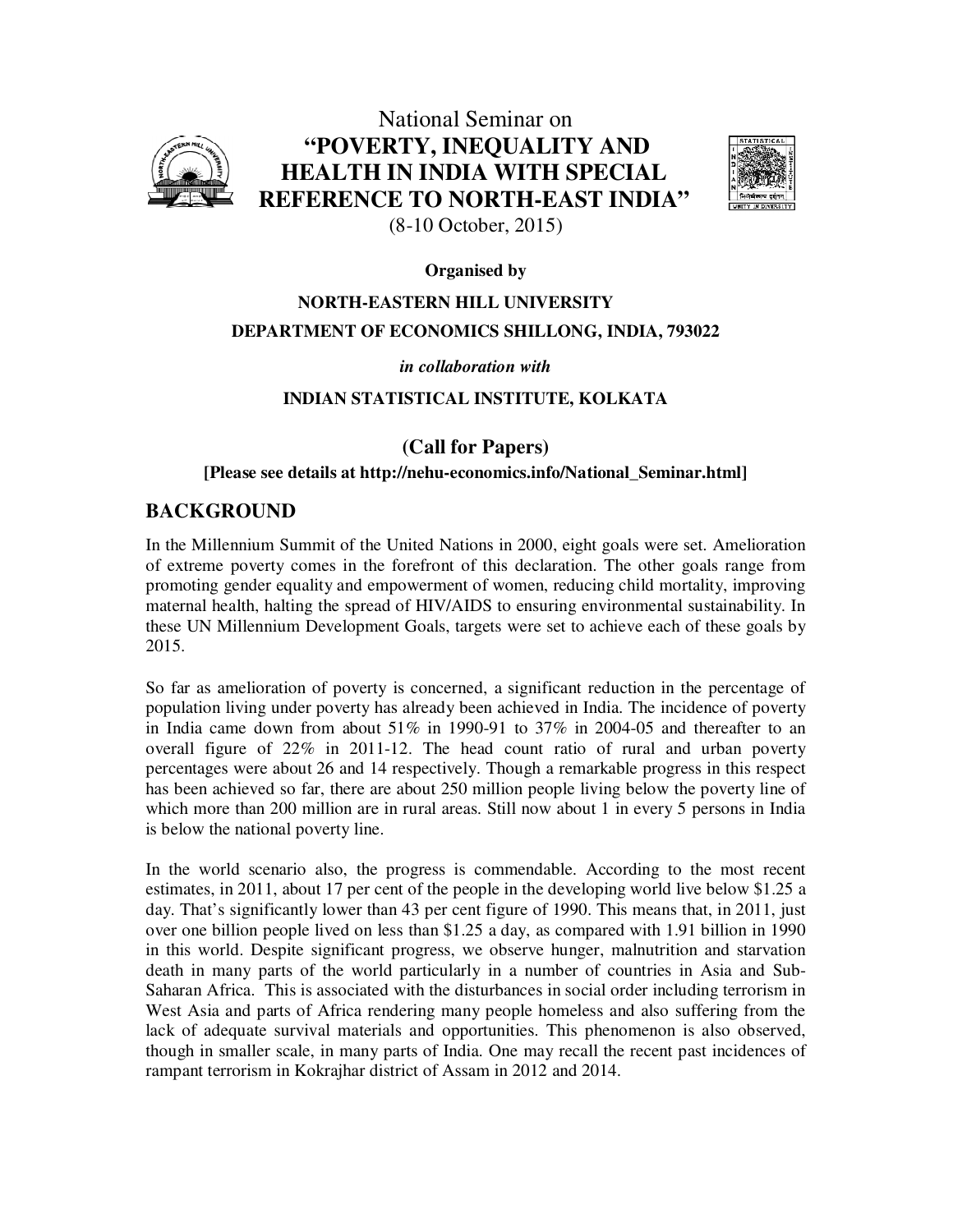Though there is significant improvement in the poverty reduction in both rural and urban areas, there is significant rural-urban variation in the achievement across the states. The rural urban gap in the poverty ratio varied from 1 per cent in UP to 29 per cent in Mizoram during 2011-12.Also, there is significant variation in male female poverty ratio. We have to search for ways and means to tackle the issues of inequality to improve the welfare across all sections of the society.Lack of entrepreneurship, sluggish manufacturing growth are some of the important obstacles of generating employment and that in many ways lead to social disorder and sectarian movements, which further impedes development activities.

Problems are there with the method of identifying the target population. Several methods applied in the estimation of the extent of poverty and its gravity make the authorities confused on the process of eradication mechanism. Defining poverty measure as the percentage of people with income less than US\$ 1.25 a day represents an example of incomefocused approach to poverty. In recent past fixing of 32 INR per capita daily in India as poverty line ushered huge debate, which is about half of a USD. The poverty line defined by the Tendulkar Committee did not reflect the changing times and aspirations of the people. Under the growing income, expenditure and the economic structure of the country in the previous decade with consequent changes in people's perspective led to the setting up of the Expert Group headed by Dr Rangarajan. The committee has re-computed the average requirements of calories, fats and proteins on the basis of the 2010 ICMR norms, rural-urban gender distribution of population as per 2011 Census and employment distribution status. People's capability to save is also considered. The new poverty lines were worked out as the monthly per capita consumption expenditure of Rs 972 in rural areas andRs 1407 in urban areas. Estimation of poverty line by Rangarajan Committee is based on an independent survey of households by CMIE.As per their method, a household is considered to be poor if it is unable to save and this yields results that are remarkably close to those derived using the NSSO data. This provides additional evidence in support of the poverty line derived by them.

Health still remains a critical issue. Proportion of underweight children in India has come down from 43% in 1998-99 to only 40% in 2005-06. This proportion, for the children below 3years, is expected to reach about 33% by 2015. In this respect, discrimination between men and women is also prevalent in India. Moreover, there is also spatial variation in the achievement of nutritional intake. Some states have prevalence of underweight children above the national average. These states arenamely Madhya Pradesh (57.9%), Bihar(54.9%), Jharkhand (54.6%), Chhattisgarh(47.8%), Meghalaya (42.9%), UP (41.6%) andGujarat (41.1%). Thus, it remains a challenge to achieve the target.The trend shows that MMR may come down to 140 per lakh population, which is above 31 points of the targeted figure of 2015. Also, in terms of infant mortality rate,India may be behind the target by 27 points in 2015. Several cases of malaria, incidences of malnutrition and work related hazards have been observed in North-East India.

Quality of environment isdirectly and indirectly linkedwith the growth process. Thus, achieving sustainable progress is another target and remains elusive. In terms of reduction in pollution, carbon dioxide emission, deforestation etc India is far behind the expectations. The growth of agricultural production has been decelerated substantially in recent decades and whatever institutional attempts have been undertaken, the benefits did not reach to all sections of the society. Frequent occurrence of extreme weather conditions in the region also led to the loss of property that pushes a section of population towards poverty for some time and the poorer suffer more due the lack of access to technology.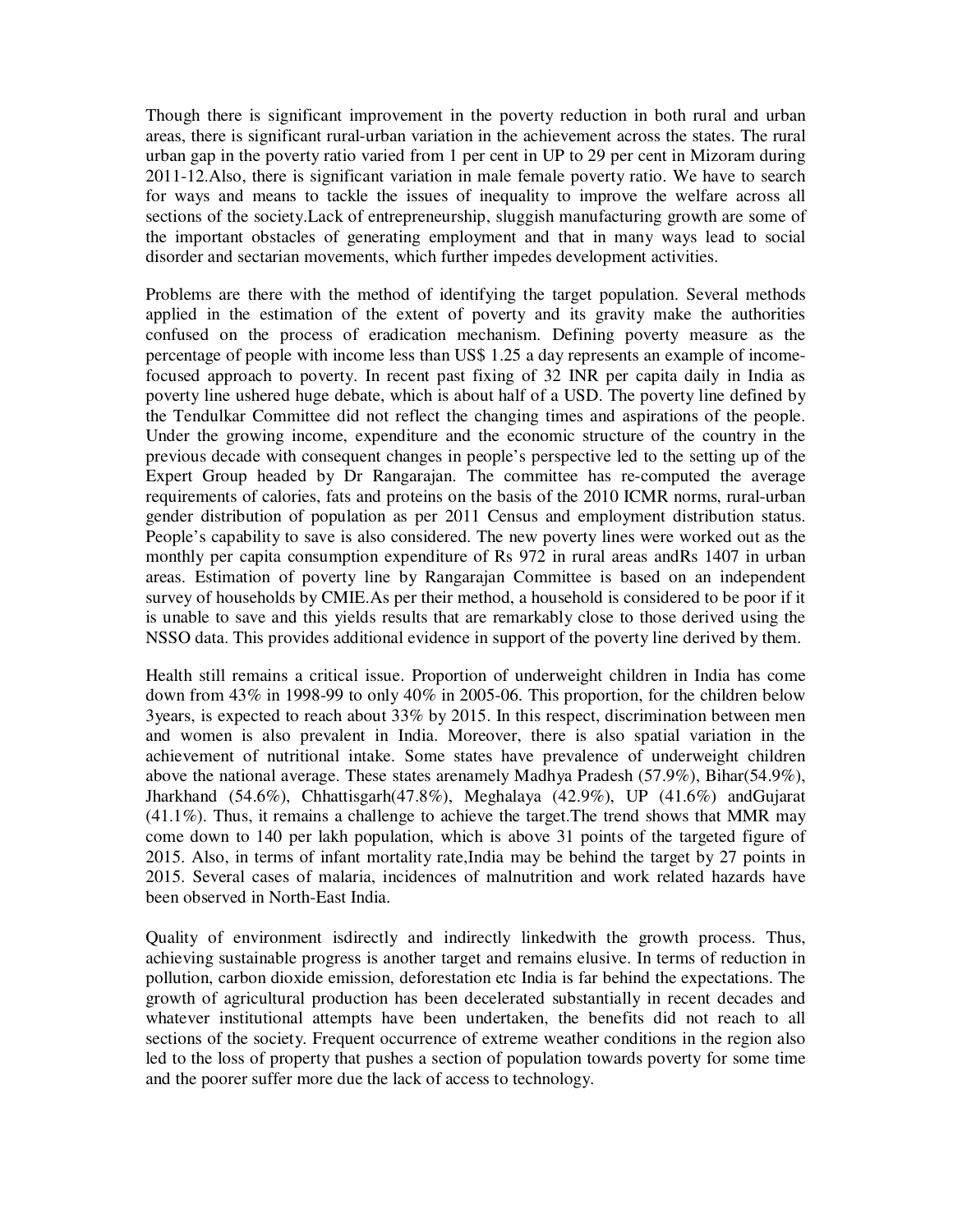The aforementioned goals are however closely interlinked or interdependent and cannot be tackled only through the development of economic activities. Just addressing issues partially without an integrated approach may lead to imbalances in the development of various dimensions. Simultaneously, the allocation of resources and inclusiveness of all sections of the society and across both the gender are pertinent to the all round progress of the society. Deprivation of people from the growth process, exclusion from the decision making process even in this decentralised institutional set up are found to create several bottlenecks for the progress. Some forces always operate in the society to counter such progress and preserve poverty and inequality. Market mechanism and service delivery systems failed to completely eradicate poverty, reduce inequality even after so many commissions and strategies undertaken by the governments. Various societal and political forces also play important roles in matters of development. For example superstitions, particularly in the rural areas in many cases cause social disorder and take societies backward even today. Lack of education gives more chances to such forces to operate successfully. Despite matrilineal systems in **some** tribal societies of North-East India, women **rarely** participate in the political decision making process. Thus it needed a concerted effort to address the sociological, political, anthropological and economic factors related to those issues.It is also needed to identify the relevant issues, suggest possible measures as well as delivery mechanism etc., by reexamining the earlier measures and delivery systems.

Thus, it is necessary to address these problems in order to arrive at a consensus to each of these problems so far as what needs to be done to go beyond the Millennium Development Goals.Thus the seminar will be of interdisciplinary in nature.

**THEMES OF THE SEMINAR:** There are some broad themes of the seminar as given below. But the submission is not binding to these sub-themes only. Any relevant and related issues can be considered for the discussion in the seminar.

- The rural and urban poverty and its different dimensions
- Income inequality, Gender inequality and other dimensions of inequality
- **Health, healthcare services and development**
- Empowerment of women
- Growth and sustainable development
- Agriculture and environmental sustainability
- Entrepreneurship, employment and development
- International Institutions, initiatives and poverty eradication mechanism
- Social and political factors behind poverty, inequality and other issues

#### **Abstract:**

Abstract should be in a single-spaced format using a 12-pt Times New Roman font saved as a Microsoft Word file. It should not exceed 250 words. Abstract should be accompanied with a title, authors' name and affiliation and keywords (not more than 6).

**Submit at:** nehuecoseminar@gmail.com

#### **Presentation:**

The papers will be reviewed and selected on the basis of relevance to the themes of the seminar and their potential for generating discussions. Papers should be presented in English and through power point mode.

#### **REGISTRATION**

#### **The registration fee:**

For the Academicians/Faculty members: 1000 INR Students/Research Scholars: 500 INR (with appropriate proof)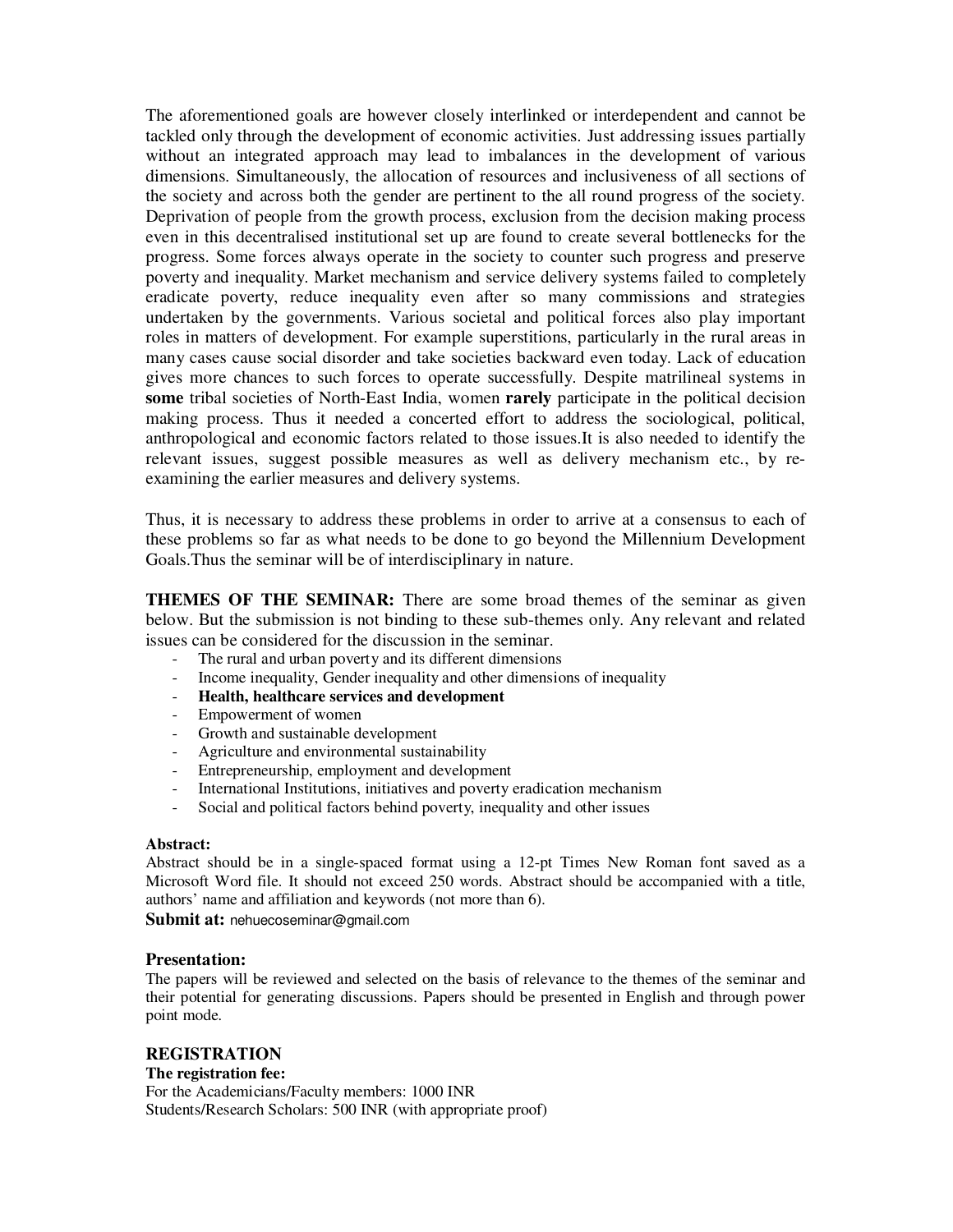The registration fee is to be paid by DD in favour of **Finance Officer**, **NEHU, Shillong**, payable at SBI, NEHU Branch, Shillong.

Also, it can be directly transferred by NEFT to the following Bank Account:

**BANK NAME: INDIAN OVERSEAS BANK, BRANCH NAME WITH COMPLETE ADDRESS: INDIAN OVERSEAS BANK BRANCH, MORELLOW BUILDING, SHILLONG, 793001, MEGHALAYA, INDIA. ACCOUNT NUMBER – 054101000010709, IFS CODE - IOBA 0000541, MICR CODE – 793020002, SWIFT CODE – OIB AINBBA001 (Mention: for the registration to the National Seminar on Poverty, Inequality and Health in India with special reference to North-East India)** 

After registration, please send the UTR number for the confirmation.

#### **PROGRAM DETAILS**

To be announced, but it will be between 8-10 October, 2015

#### **IMPORTANT DATES**

- · Abstract due: **30 May 2015**
- · Notification of acceptance: **30 June 2015**
- · Registration form submission: **30 July 2015**
- · Full papers due (to be included in the proceedings): **30 August 2015**

## *Local Organising Committee:*

#### **Patron**

Vice Chancellor, North-Eastern Hill University, Shillong **Chairperson:**  Dean, School of Economics, Management and Information Sciences, North-Eastern Hill University, Shillong **Convener: Prof Utpal Kumar De**  Head, Department of Economics, North-Eastern Hill University, Shillong **Members: Prof S. K. Mishra,** Department of Economics, North-Eastern Hill University, Shillong **Prof N. Srivastav,** Department of Economics, North-Eastern Hill University, Shillong **Prof B. Panda,** Department of Economics, North-Eastern Hill University, Shillong **Dr. V. Pala,** Department of Economics, North-Eastern Hill University, Shillong **Dr. D. W. Thangkhiew,** Department of Economics, North-Eastern Hill University, Shillong

#### *Committee from Indian Statistical Institute, Kolkata*

**Prof. Manoranjan Pal,** Chairman **Prof. PremanandaBharati,** Member **Prof. PulakeshMaiti,** Member **Dr BholanathGhosh,** Member

### **Contact Address**

Department of Economics, North-Eastern Hill University Shillong, 793022, Meghalaya, India Tel: 91-3642723172 Fax: 91-3642550076 Email: nehuecoseminar@gmail.com; utpalkde@gmail.com, mishrasknehu@yahoo.com, manoranjan.pal@gmail.com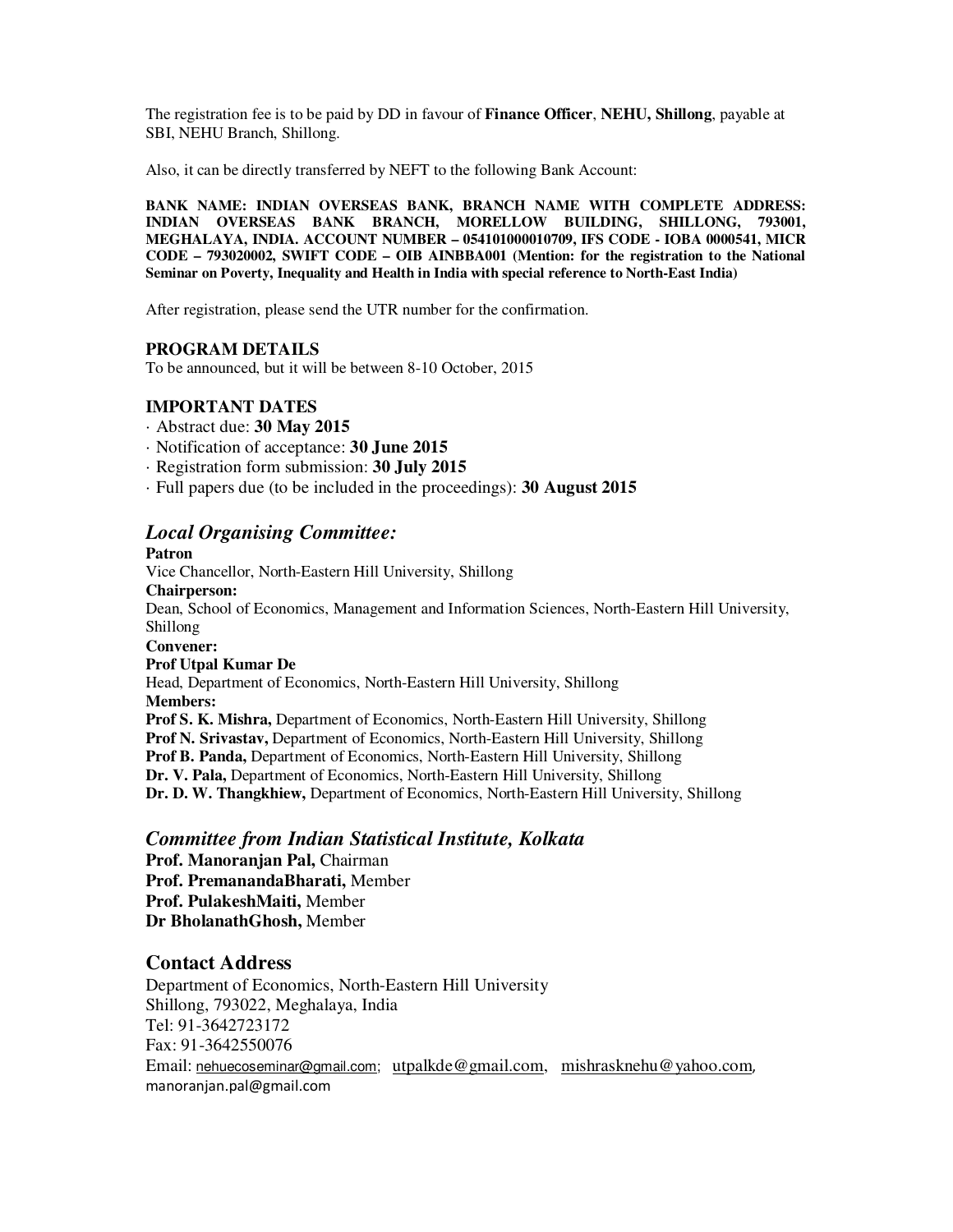## **CONTACT SUPPORT, ACCOMMODATION**

Limited support will be provided to the selected presenters in the form of accommodation from those who will present their papers at the conference. The selection will be done on the basis of the merit of the papers by an expert committee. Accompanied person can participate after registration and at their own cost. Also, participants may book well in advance in the hotels in Shillong Town, which is **seven** KM away from Seminar Venue.

### **VENUE**

The New Guest House, North-Eastern Hill University, Shillong, 793022, Meghalaya, India

The North-Eastern Hill University (NEHU), Shillong Meghalaya, India was set up in 1973. The objective of the University, as laid down in the act, are "to disseminate and advance knowledge by providing instructional and research facilities in such branches of learning as it may deem fit; to pay special attention to the improvement of the social and economic conditions and welfare of the people of the areas of the North-Eastern region of India. Department of Economics is one of the oldest Departments of the University produced a large number of academicians, social and political activist. Also there are some renowned bureaucrats and researchers among the alumni of the Departments.

#### **Location and Weather:**

Shillong is located 100 KM away from the largest Town Guwahati of Assam, the gateway of North-East India which can be reached by railways form any corner of India. Also it is 125 KM away from the Gopinath Bordoloi Airport, Guwahati. Shillong can be reached by taxi from Gopinath Bordoloi Airport, Guwahati in around three hours. The reserved taxi fare is 2000 India Rupee. However, one can travel by share taxi and the charge is 500 Indian Rupee per head. Also, there is direct Air India service from Kolkata to Shillong (5 days in a week) and from Shillong Airport there is bus or Taxi service to Shillong town (about 45 minutes). The reserve taxi takes about 800 Indian rupees and the Bus fare is 100 Indian Rupee per head up to Shillong town.

The weather in Shillong is pleasant in October. Normally, it is sunny in October and chilled cold in the early morning touching 10-14 deg. Celsius minimum temperature and 25-26 deg. Celsius maximum temperature. Therefore, light winter dress is advisable.